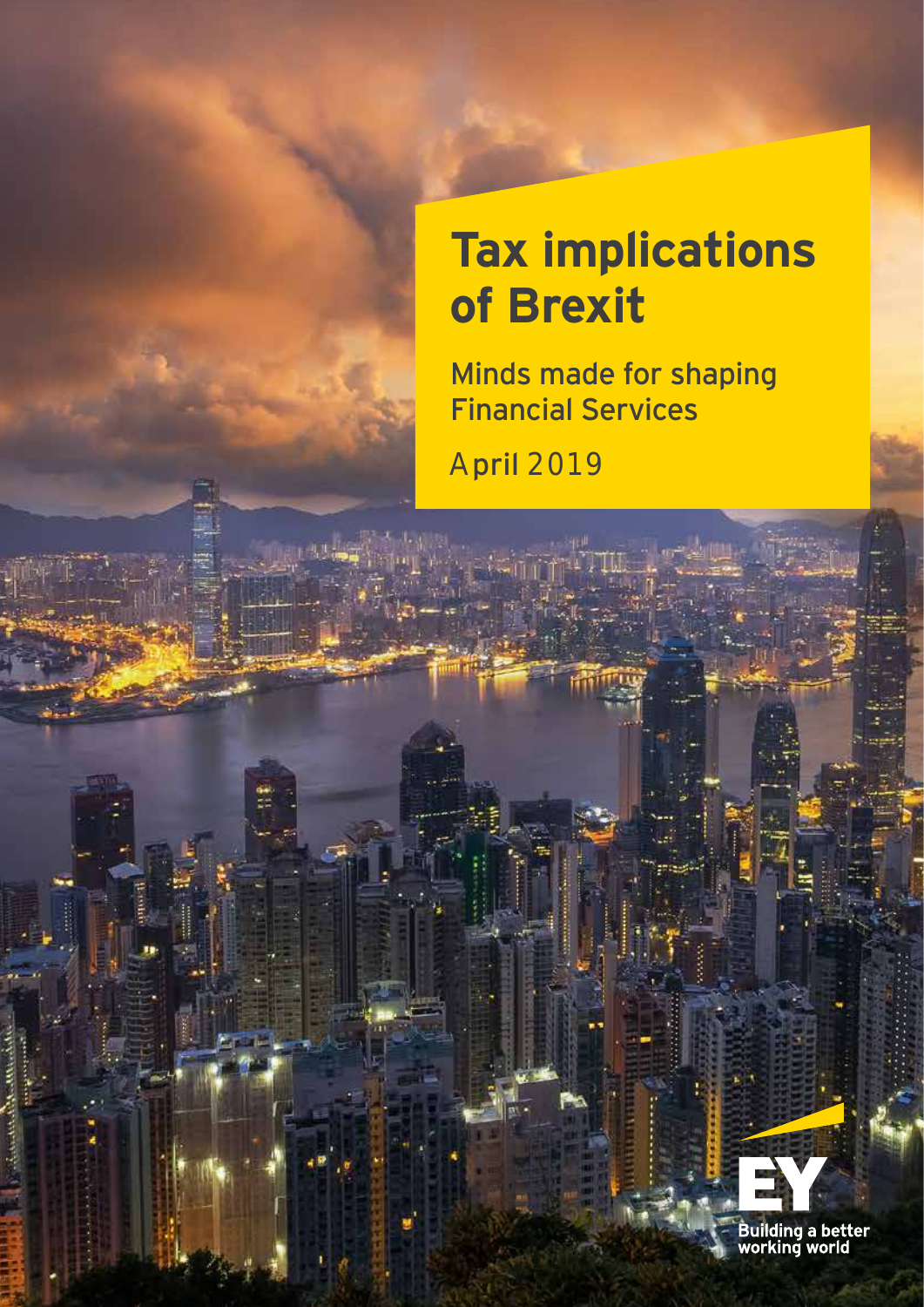

The UK's departure from the EU will have several impacts on business, including potential implications for regulation, legal, financing, the operating model, foreign exchange and tax. From a tax perspective, Brexit will give rise to several changes, however, it is also worth highlighting what will remain the same.

# What will change?

It is worth noting that, subject to any specific future changes to be made by the UK Government, all enacted UK domestic tax legislation will remain in force post-Brexit, including those pieces of law that were originally designed or amended to be compliant with EU law, such as VAT, transfer pricing, and exemptions from withholding tax on interest/dividends.

#### ► **Minor amendments**

The UK Government will have to address the body of UK tax law that derives definitions, etc., from EU law, e.g., the UK bank levy. However, the current UK Government approach is to maintain the status quo where possible in order to provide as much certainty as possible for taxpayers at a time of significant change.

#### ► **Limitation on powers to make minor amendments**

A cross-party amendment to the Finance Bill prevents the Treasury having the right to spend money on no-deal Brexit arrangements (under clause 89 of the Bill). This right is unless:

- **►** There is a negotiated withdrawal agreement and a framework for the future relationship
- The Government has sought an extension of the Article 50 period

**►** The House of Commons has approved leaving the European Union without a withdrawal agreement and framework for the future relationship.

The amendment effectively requires the Government to use other legislative means (rather than via the power in the Finance Bill) to make any necessary tax changes in the event of a no-deal exit where Parliament has not agreed to that outcome.

### ► **Value Added Tax (VAT)**

HMRC has released updates to the Specified Supplies Order, the legislation which sets out a business's rights to recover VAT on financial and insurance services. This legislation will be implemented in the event of a "no-deal" Brexit.

The changes maintain the status quo, meaning that only supplies to non-EU customers (other than UK customers post-Brexit) will carry a VAT recovery right. VAT will not, therefore, be recoverable on financial and insurance services to UK or EU customers. The change in wording ensures that the UK is not accidentally treated as a non-EU jurisdiction.

The treatment of financial and insurance services to EU customers has been the subject of a great deal of interest with many lobbying for supplies to EU customers to carry a recovery right. The fact that they will not is likely to be unwelcome and, furthermore,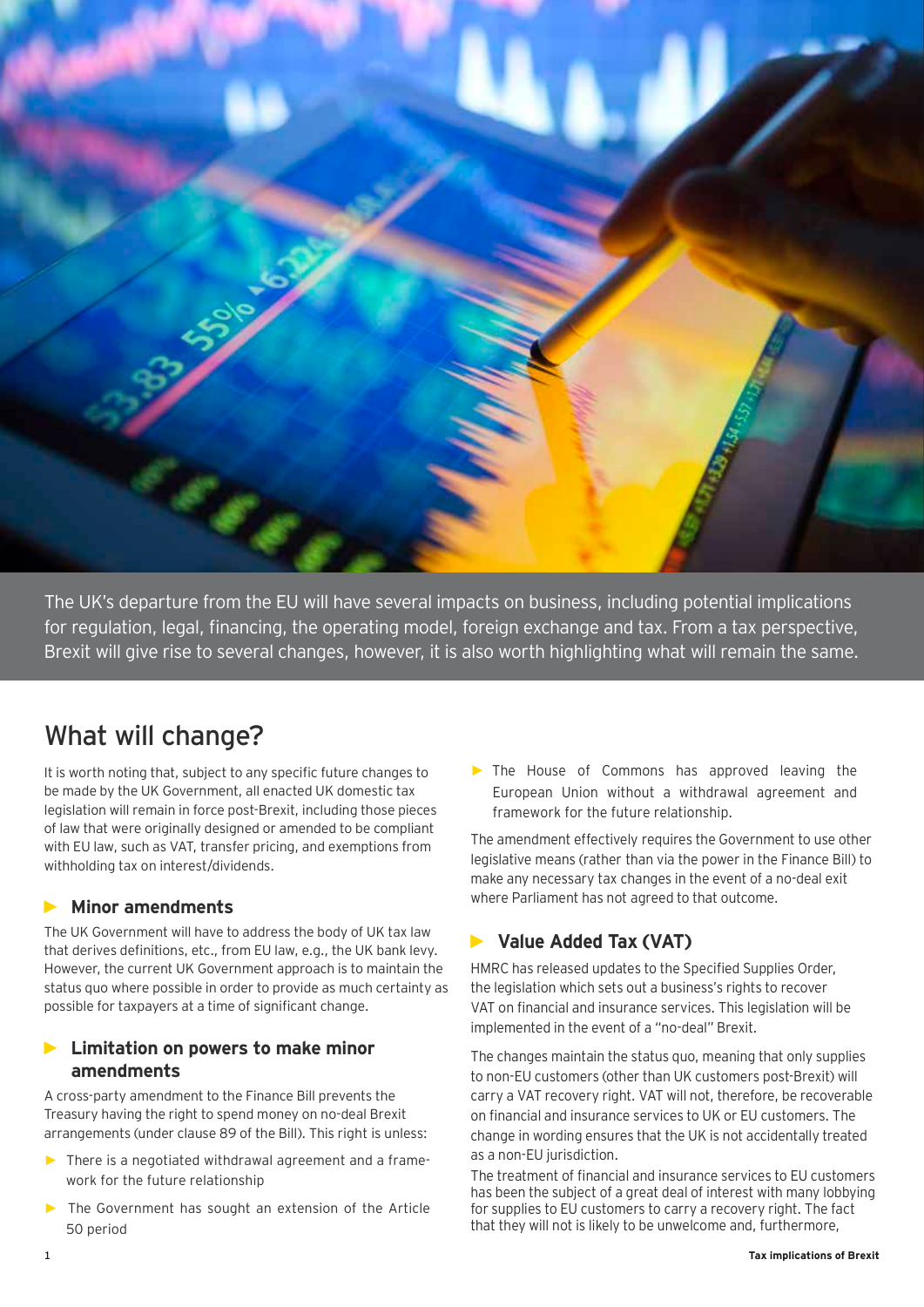may put UK businesses at a mismatch with EU businesses. This is because, assuming EU VAT law does not also change, supplies from EU business to UK customers will carry a recovery right whereas supplies from the UK to the EU will not.

# What would the post-Brexit impact be on UK tax policy?

In a no-deal scenario, the UK Government would be able to set corporate tax policy free of the constraints of EU law, especially EU State Aid rules. However, the Government has already laid a Statutory Instrument (SI) giving the Competition and Markets Authority (CMA) powers to ensure a domestic State Aid regime would be in place in the event of a no-deal scenario. The SI transposes the EU State Aid regime into domestic law and it is intended that there will be no material change to the definition of State Aid or to the general prohibition on giving aid.

There are also a number of practical points that may constrain the UK's freedom of action with regard to UK tax policy:

- **►** The UK has signed up to all of the Base Erosion and Profit Shifting (BEPS), Action Plans, including Action 5 on harmful tax practices.
- **►** The UK will presumably, even in the event of a no-deal Brexit, look to agree a free trade agreement (FTA) at some point in the future with the EU, and such a FTA may well include some "level playing field" requirements around tax (amongst other matters).
- **►** The European Commission has prepared papers setting out proposals for possible counter-measures to take against the UK should the UK engage in what the EU considers to be harmful tax practices.
- The UK's approach to tax policy will also be informed by overall fiscal position and what is affordable from an Exchequer perspective.

# Where is the greatest potential impact for change from a tax perspective?

Post-Brexit tax impacts include the loss of application of EU fundamental freedoms and taxation Directives with respect to the UK, amongst other things.

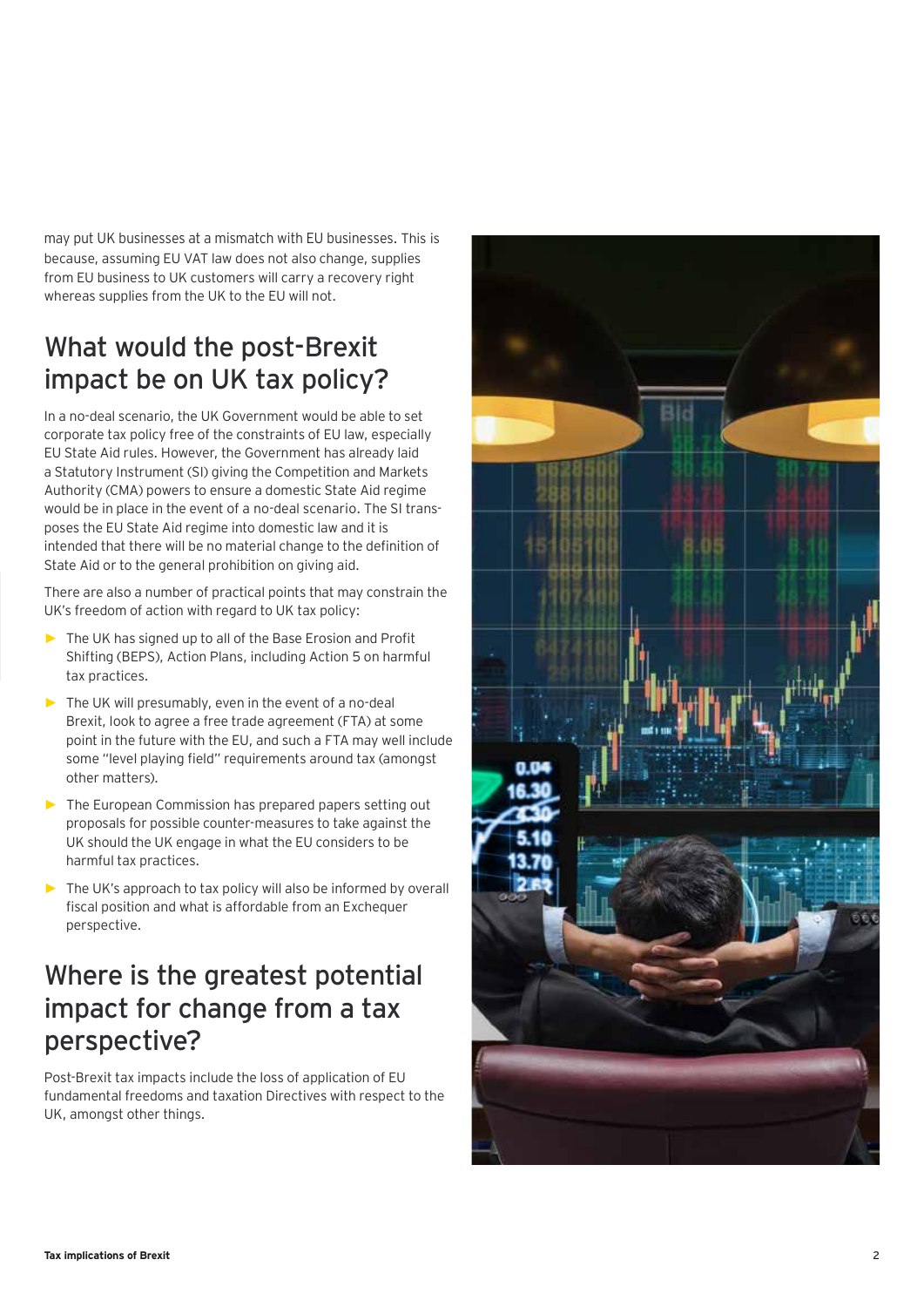### **EU Directives no longer applying to UK companies**

Post Brexit, the UK will no longer be required to give effect to various EU tax-related directives and this may potentially make the UK a less appealing holding and financing company jurisdiction. Perhaps more importantly, however, UK companies would not post-Brexit be able to rely on such directives. In particular, from a corporate income tax perspective:

- **► Parent/Subsidiary Directive (PSD)** which prevents withholding tax on dividends paid from one EU company to another EU company and double taxation of parent companies on profits of subsidiaries. Thus, post-Brexit, 8 out of the 27 EU Member States (including, currently, Germany and Italy) would impose withholding tax on dividends paid by local companies to a UK company. The UK will be looking to negotiate revised double tax treaty arrangements with (at least some of) these countries to remove such WHT — but the timing and outcome of any such negotiations is not certain.
- **Interest and Royalties Directive (IRD)** prevents withholding taxes on interest and royalties streams between EU companies. Thus, 5 of the EU27 Member States (including, currently, Italy and Portugal) would, post-Brexit, impose WHT on interest paid by local companies to a UK company. (See above re PSD with regard to possible negotiations to remove WHT.) Another potential point arises because of the way in which the IRD has been implemented into UK law. The enabling legislation in sections 757–767 ITTOIA 2005 makes reference to "companies" as defined in the IRD. This definition applies to a company which "in accordance with the tax laws of a Member State is considered to be resident in that Member State". As the UK will no longer be a Member State, there is an argument that these sections in ITTOIA no longer have an effect.
- **► EU Merger Tax Directive (EMTD)** prevents corporate income taxes being crystallized in a number of re-structuring situations, such as mergers, divisions, transfers of assets and exchanges of shares concerning companies of different EU Member States. Where any Brexit related re-structuring is looking to the EMTD to remove the risk of tax being crystallized, particularly in any EU branch jurisdictions, it is imperative that such re-structurings are effected before Brexit to ensure that such tax does not arise.



### **Restricted application of EU Treaty fundamental freedoms and Court of Justice EU case law**

Companies (irrespective of whether based in the UK, the EU27 or anywhere else) will post Brexit no longer be able to rely on EU Treaty fundamental freedoms and CJEU case law when considering their tax position in the UK, or in future disputes with HMRC. Their ability to do so with respect to EU27 jurisdictions, and tax authorities in those countries, may also be constrained compared to the current position (such claims would largely be limited to the application of the free movement of capital provisions of the EU Treaty).

There is also a question as to what impact a no-deal Brexit will have on current disputes with both UK and EU tax authorities that have not yet been determined by a competent court or tribunal.

**► Loss of US double tax treaty benefits for EU subsidiaries of UK owned companies**

There may be an impact on the eligibility of European entities that are owned by a UK parent to claim relief under double tax treaties between the relevant EU jurisdiction and the US.

**► Restriction on use of EU Arbitration Convention** The EU Arbitration Convention establishes a procedure to resolve disputes where double taxation occurs between enterprises of different Member States as a result of an upward adjustment of profits of an enterprise of one Member State.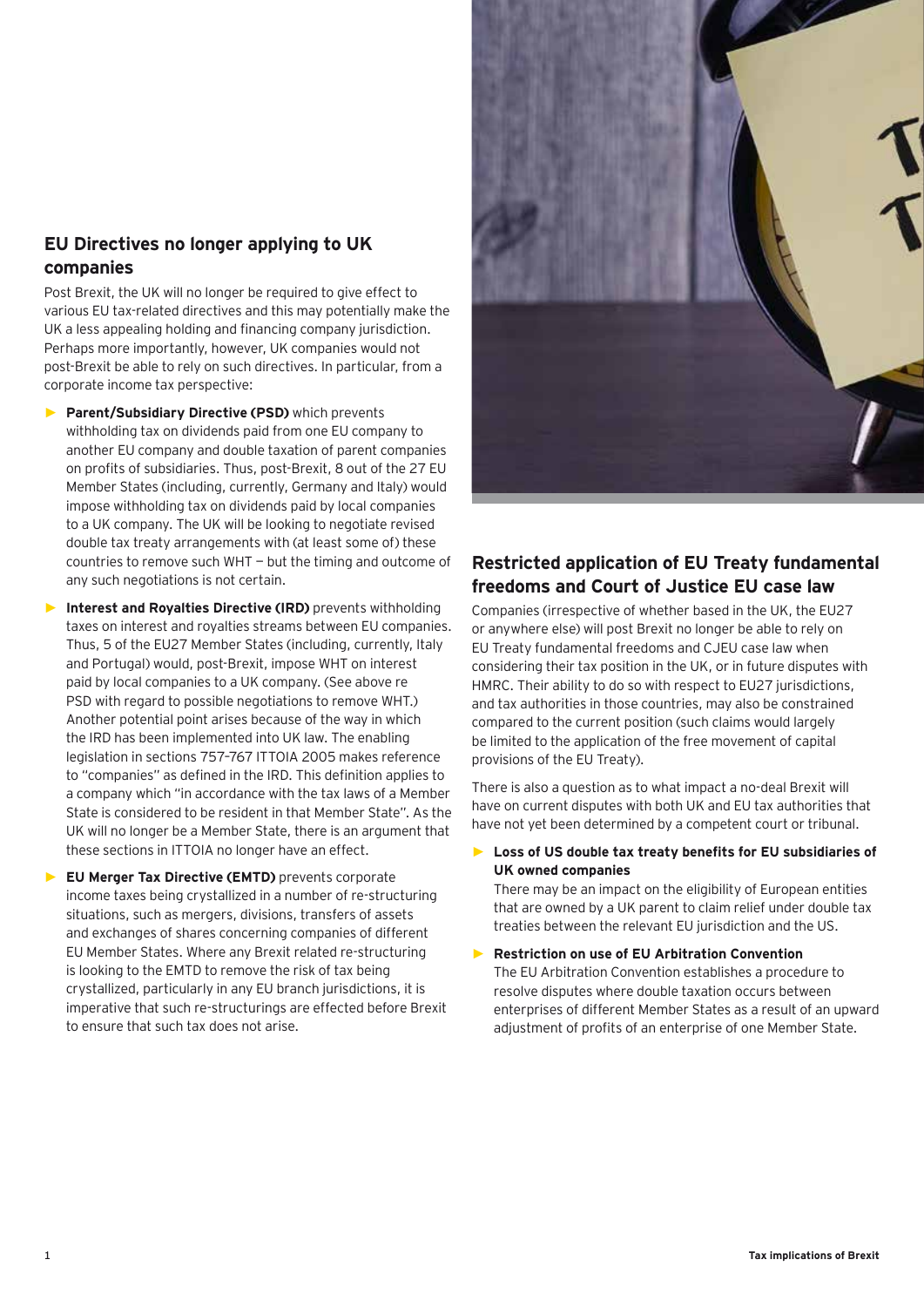

The Convention is an international treaty rather than EU legislation; however, following Brexit, the UK would not be one of the countries listed in Article 52, and would therefore fall outside the territorial scope of the Convention. This is likely to mean that disputes involving the UK arising pre-Brexit would be dealt with pursuant to the terms of the Convention, but disputes involving the UK arising post-Brexit would not. Consequently, there may be merit in looking to accelerate disputes in order to fall within the terms of the Convention.

#### **Priority activities in a no-deal scenario**

Given the challenges mentioned above firms should consider the following activities ahead of Day 1:

- **►** Do you have a plan in place to address the fact that your UK operations, customers and suppliers will no longer be EU established and this may affect access to EU rules including tax directives?
- **►** Have you assessed how your VAT charges, VAT recovery and other taxes will be impacted by the UK leaving the EU?
- **►** Are you able to accelerate initiation of any pending litigation with EU/UK tax authorities that are dependent upon EU Directives or CJEU case law?

### How EY can help

EY teams across the UK, key European jurisdictions and the US have been engaged by a number of large financial services firms to support them in fine-tuning their Brexit strategy and assisting in execution. EY professionals have significant experience in providing tax support on Brexit projects, including:

- **►** Advising on corporate tax, VAT and transfer tax aspects of Brexit restructuring
- **►** Tax deductibility of Brexit project costs
- **►** Assisting with tax compliance obligations for new European entities
- **►** Consideration of post-Brexit operating models from transfer pricing and VAT perspective
- **►** Tax valuation of assets potentially impacted by Brexit restructuring
- **►** Advising on personal and employment tax aspects
- **►** Engagement with tax authorities across the EU (and other locations) on Brexit restructuring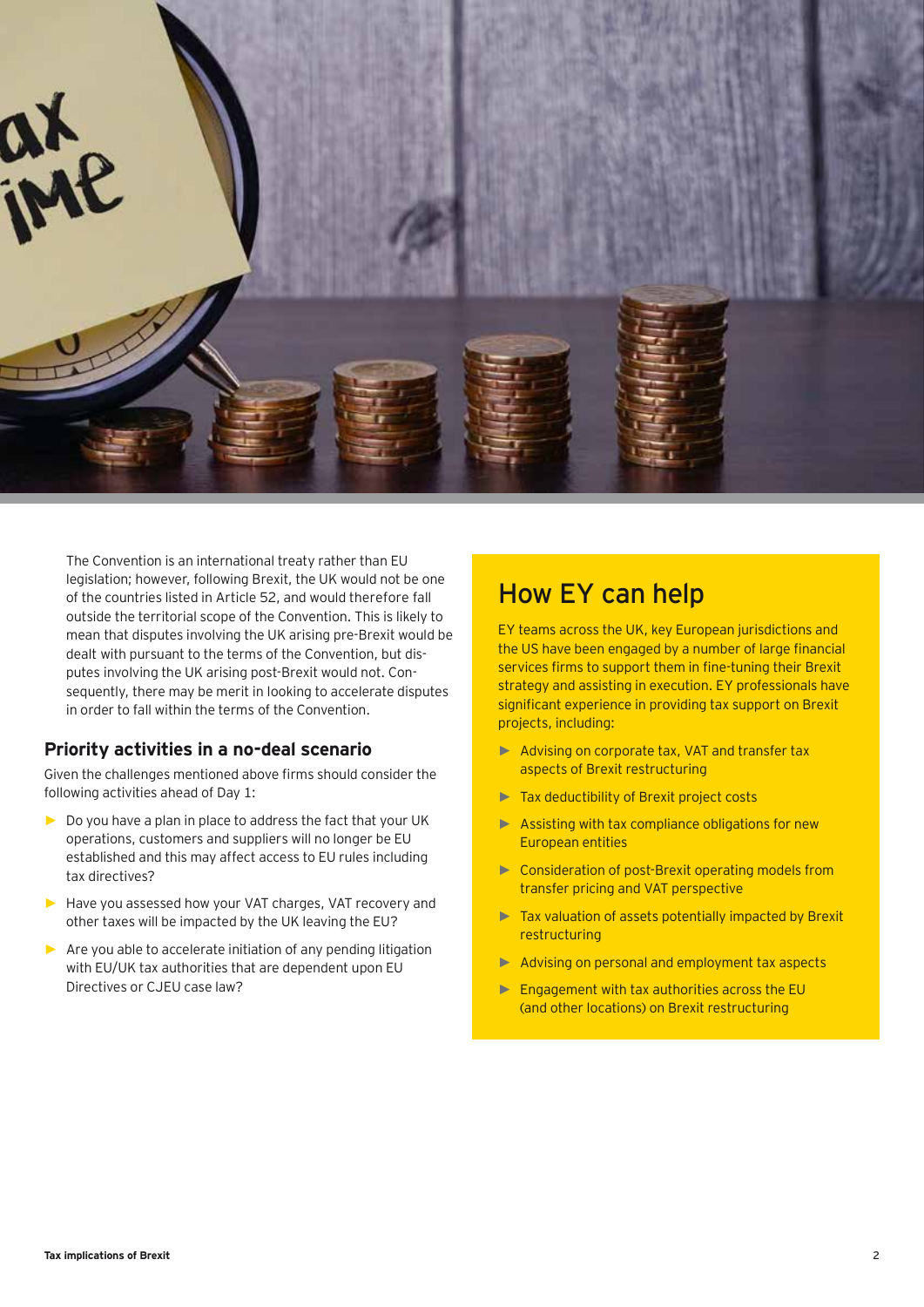# Key contacts



**Liam McLaughlin**  Partner EY EMEIA Brexit Lead lmclaughlin@uk.ey.com



**Mark Persoff** Partner International Tax Services mpersoff@uk.ey.com



**Jenny Coletta** Partner International Tax Services jcoletta@uk.ey.com



**Tina Ganatra** Executive Director Transaction Tax tganatra@uk.ey.com

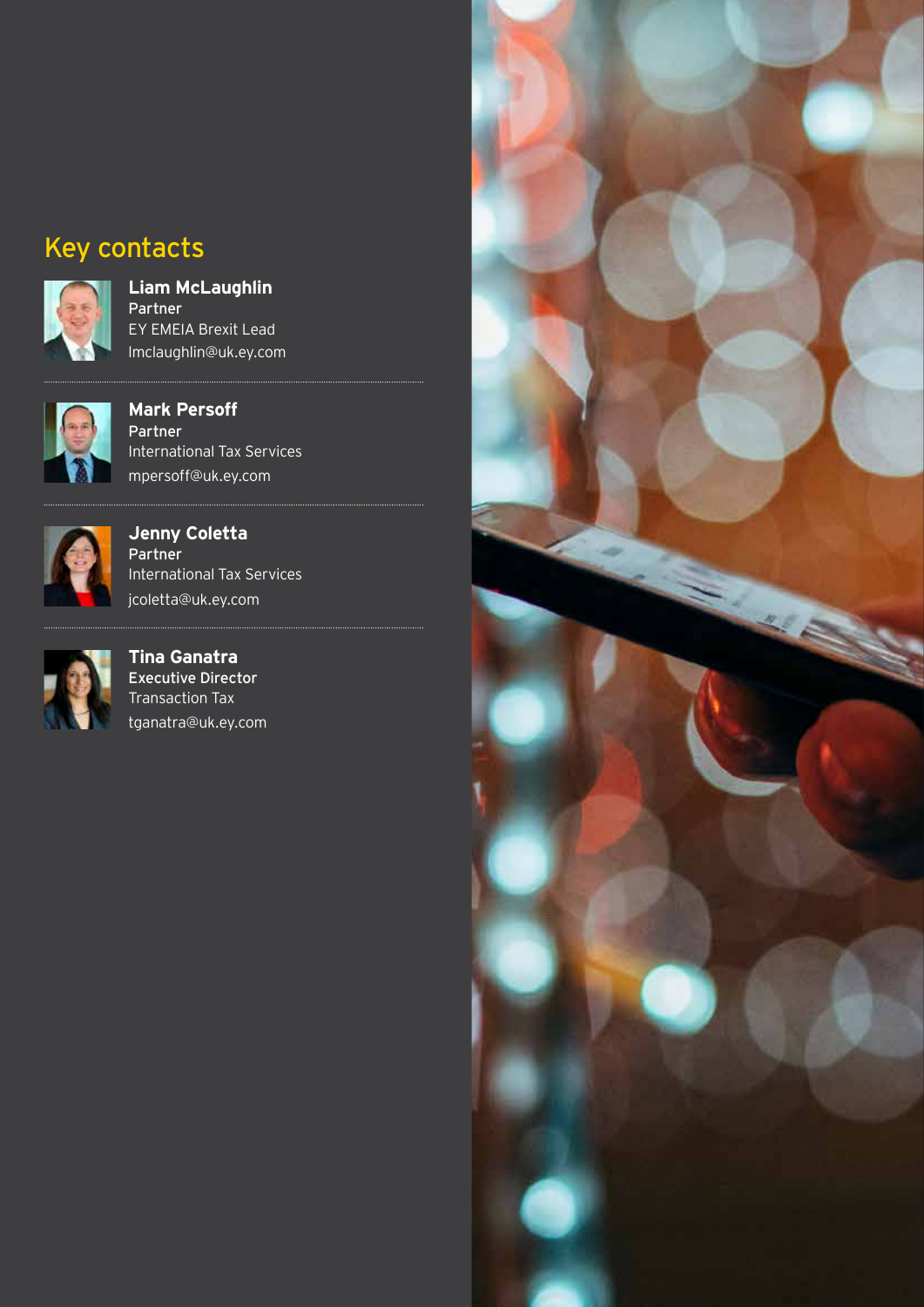